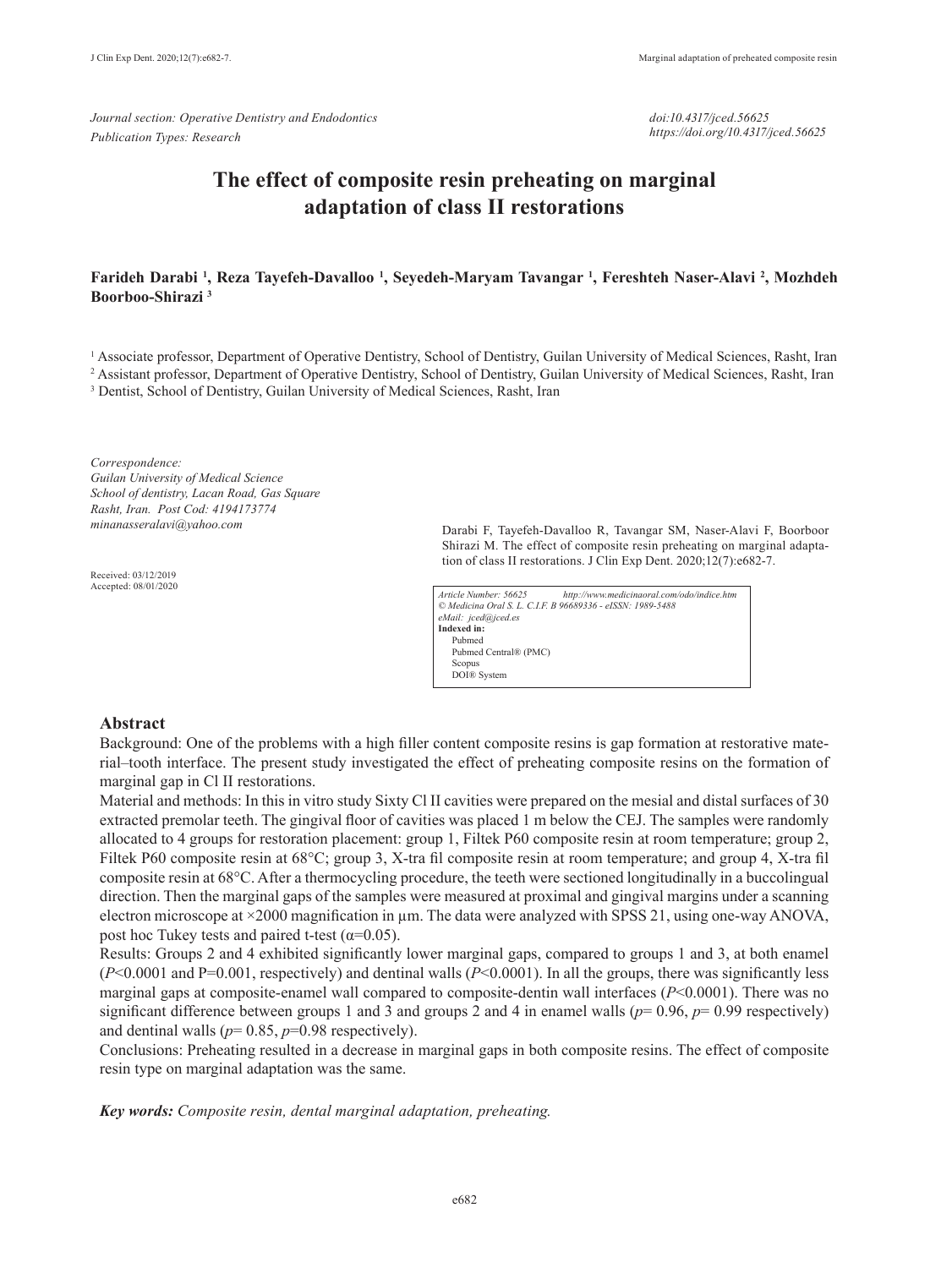## **Introduction**

The frequency of posterior composite resin restorations is on the increase significantly due to the esthetic appearance and conservative nature of the material and advances in their physicomechanical properties. One of the most common problems associated with composite resin restorations is poor adaptation and formation of gaps between the restorative material and the tooth structure, resulting in some problems, including microleakage of oral fluids, postoperative sensitivity and recurrent caries (1). The clinical success of composite resin restorations dramatically depends on the properties of the material, including polymerization shrinkage, viscosity, packing capacity and bonding ability (2).

Although an increase in the filler content of commonly used high-viscosity composite resins results in an improvement in the physicomechanical and packing properties of these materials, it makes it challenging to adapt the restorative material to the cavity walls, leading to the formation of interfacial gaps and an increase in microleakage. One of the techniques suggested for solving the adaptation problems of composite resins is to use flowable composite resins as a liner before placing a composite resin with higher filler content in the cavity. However, this method increases the technique sensitivity of the procedure and decreases the durability of the restoration due to the lower filler content of flowable composite resin (3). Another technique to improve the marginal adaptation is the preheating a high-viscosity and packable composite resin up to 68°C before placing it in the cavity and light-curing it (4). It has been demonstrated that preheating composite resin decreases its viscosity and thickness, increasing its flow and adaptation with the cavity walls (5,6). In addition, preheating increases the polymerization rate and microhardness of composite resin, improving its physicomechanical properties (7). The effect of heat, due to a preheated composite resin, on the increase in pulpal temperature is minimal (approximately 2°C), which can be tolerated by the pulp. It should be pointed out that an increase in polymerization rate of composite resin might increase polymerization shrinkage and the stress resulting from it  $(8)$ .

Recently, bulk-fill composite resins have been designed for placing the composite in bulk in the cavity. Changing the initiator in these composite resins making it possible to place them in layers measuring >4 mm in thickness, which decreases the time required for placing the material in the cavity (9). The main concern about the curing process of bulk-fill composite resins is the amount of polymerization shrinkage, polymerization stresses and the subsequent gap formation (10).

Since the flowability of composite resins is different in terms of the brand and the type of preheated composite resin, and composite resins exhibit different behaviors after heat treatment $(6)$ , wide variations are expected in the viscosity of composite resins after preheating, depending on the chemical structure of composite resin.

Considering the importance of the marginal adaptation of composite resin restorations, the existing variations in their types and structural differences in these materials and their possible effects on the behaviors of preheated composite resins, this study evaluated the effect of preheating of two types of packable composite resins, i.e., Filtek P60 (3M, ESPE,USA) and X-tra fil (VOCO, Germany) on gap formation at enamel and dentin margins of Cl II restoration using a scanning electron microscope (SEM).

# **Material and Methods**

The study protocol was approved by the Ethics Committee at Guilan University of Medical Science (IR.GUMS. REC.1395.125). Table 1 presents the characteristics of the materials used in the present study.

This *in vitro* study was carried out on 30 human pre-

| <b>Material</b>        | Manufacturer            | Composition                                                                                                                                                                                                                                                                                                  |  |
|------------------------|-------------------------|--------------------------------------------------------------------------------------------------------------------------------------------------------------------------------------------------------------------------------------------------------------------------------------------------------------|--|
| Filtek P60 (shade: A3) | 3M ESPE, St Paul, USA   | Monomer matrix: Bis-GMA, UDMA and Bis-EMA<br>Inorganic fillers: zirconia/silica (61% by vol, 83% by wt)<br>(without silane treatment). The particle size ranges from 0.01<br>$\mu$ m to 3.5 $\mu$ m.                                                                                                         |  |
| X-tra fil (shade: A3)  | Voco, Cuxhaven, Germany | Monomer matrix: Bis-GMA UDMA and TEG-DMA<br>Inorganic fillers: $(70.1\%$ by vol, $86\%$ by wt                                                                                                                                                                                                                |  |
| Clearfil Liner Bond F  | Kuraray, Osaka, Japan   | Primer(self-etching primer): MDP, HEMA, Hydrophilic<br>dimethacrylate, dl-Camphorquinone, Accelerators and Water<br>Bond(fluoride-bonding agent): MDP, Bis-GMA, HEMA,<br>Hydrophobic dimethacrylate, dl-Camphorquinone, Accelera-<br>tors, Silanated colloidal silica and Surface treated sodium<br>fluoride |  |

**Table 1**: The materials used in the present study.

Bis-EMA: bisphenol Aethoxylated dimethacrylate; Bis-GMA: bisphenol A glycol dimethacrylate; HEMA: 2-hydroxyethyl methacrylate; MDP: 10methacryloyloxydecyl di-hydrogen phosphate; TEGDMA: triethylene glycol dimethacrylate; UDMA: urethane dimethacrylate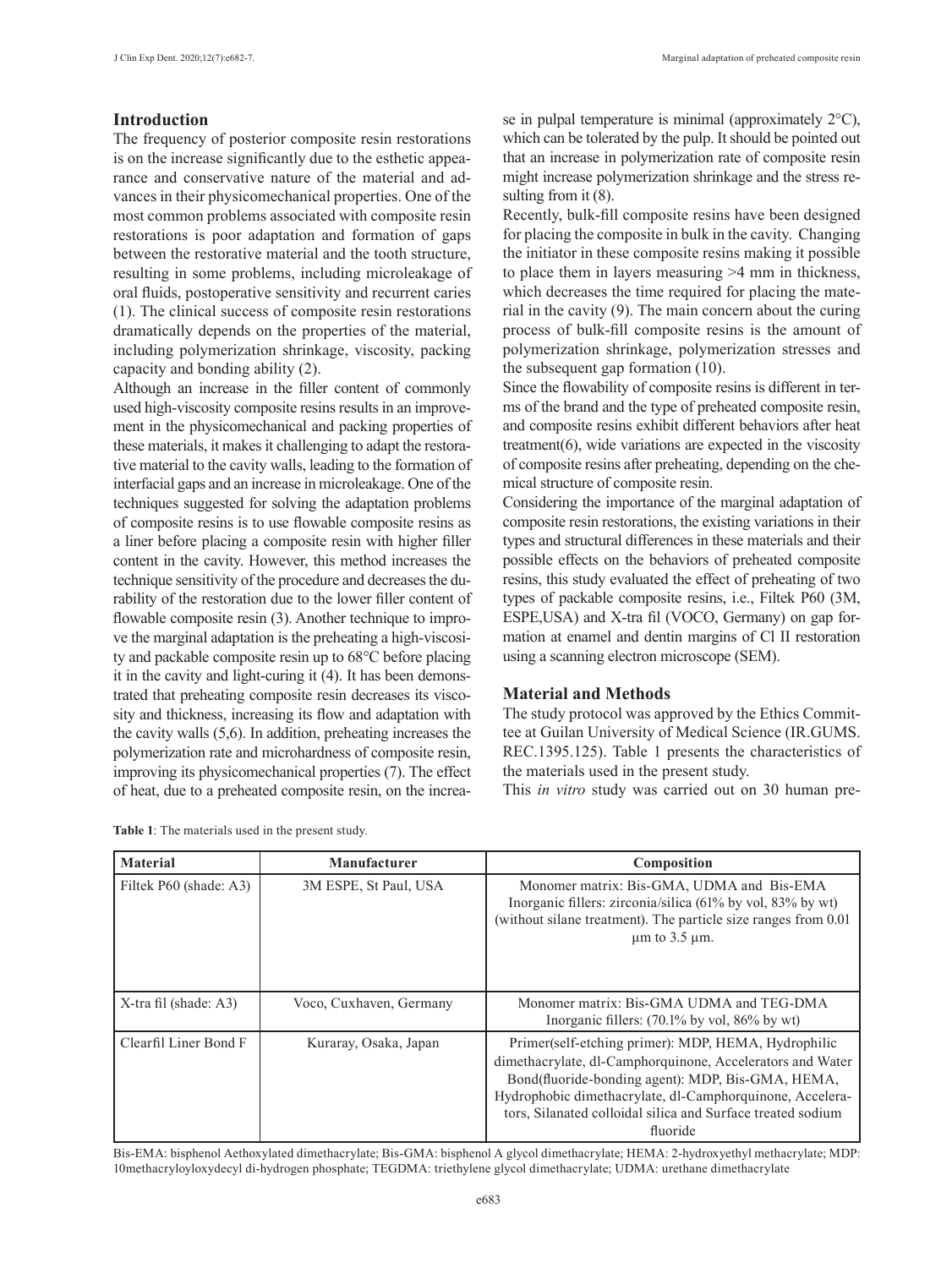molar teeth extracted for orthodontic reasons. The teeth were sound, with no caries, cracks or anomalies as evaluated visually and under a stereomicroscope. All the teeth were cleaned with a scaling curette and stored for one week in 0.5% chloramine T solution, followed by storage in distilled water at refrigerator temperature until they were tested. Standard Cl II cavities in box form, measuring 3 mm buccolingually and 1.5 mm in the axial depth, were prepared, with butt joint margins, on the mesial and distal surfaces of the teeth. The gingival margins of all the cavities were placed 1 mm apical to the CEJ. The cavities were prepared with sharp diamond fissure burs (Stoddard, England), measuring 1 mm in diameter in a high-speed handpiece under water and air coolant. The burs were replaced by new ones after every five cavity preparation procedures. The prepared cavities were randomly divided into four groups in terms of the composite resin type and its temperature before placing in the cavity (n=15). The mesial and distal cavities in each tooth were restored with one type of composite resin randomly with different temperatures:

Group 1: Filtek P60 composite resin at room temperature

Group 2: Filtek P60 composite resin after preheating up to 68°C

Group 3: X-tra fil composite resin at room temperature

Group 4: X-tra fil composite resin after preheating up to 68°C

A metallic matrix band in a Tofflemire matrix retainer was fixed around the teeth to create a uniform clinical condition.

Clearfil Liner Bond (Kuraray, Japan) adhesive system was used in all the cavities according to the manufacturer's instructions before placing composite resins in the cavities. First, the self-etch primer was applied to the cavity walls for 20 seconds and spread on the walls with an air syringe. Then the bonding agent was applied to all the cavity walls and homogeneously spread on the walls and light-cured for 10 seconds with an LED light-curing unit (Bludent LED smart, Bulgaria) at a light intensity of 1300 mW/cm2, with the light-conducting nozzle perpendicular to and barely touching the occlusal margins. In group 1, the cavities were restored with Filtek P60 composite resin at room temperature (23°C) in two 2-mm layers and each layer was light-cured for 20 s.

In group 2, first, the Filtek P60 composite resin was heated up to 68°C in a Calset unit (Ad Dent Inc, Danbury, CT, USA) and placed in cavities in two 2-mm layers. In order to decrease heat loss during the placement of each layer, the maximum time for retrieving the composite resin from the heating unit and placing it in the cavity was 10 seconds. After adapting each layer of composite resin and 15 minutes of cooling (to decrease thermal shrinkage), it was light-cured for 20 seconds (11).

In group 3, X-tra fil composite resin was placed in the

cavity in bulk at room temperature in a 4-mm layer and light-cured for 20 seconds.

In group 4, X-tra fil composite resin was preheated up to 68°C, using the same technique as that in group 2. Then it was placed in bulk in the cavity immediately and allowed to cool for 15 seconds, followed by light-curing for 20 seconds.

A thin layer of nail varnish was used on the occlusal surfaces in each group with different colors for identification. All the restorations were finished and polished with aluminum oxide disks from coarse to fine (Soft-Lex, Tin, 3M, ESPE USA) according to manufacturer's instructions and incubated in distilled water at 37°C for 24 hours. A 500-round thermocycling procedure was carried out at 5°C/55°C, with a dwell time of 30 seconds and a transfer time of 10 seconds in a water bath (12). Then the roots of all the teeth were removed at a point apical to the gingival margins of restorations, and the crowns were sectioned into mesial and distal halves with a diamond disk (Resista, Italy).

To evaluate the marginal gaps of the samples under an electron microscope, first, the samples were fixed on the aluminum tabs and evaluated under an SEM (VEGA II TESCAN, Czech) after drying, preparation and gold-spattering. After visualizing the limits of the restoration at various magnifications, the maximum width of the marginal gap of the restorations was measured at  $\times$ 2000 magnification in  $\mu$ m at buccal, lingual (enamel margins) and gingival (dentin margins). The width of the gap was determined in µm by placing two points on each side of the gap (one on the composite resin side and the other on the tooth side) and measuring this distance with a software program.

Data were analyzed with SPSS 21. One-way ANOVA was used to compare the mean marginal gaps at enamel and dentin margins between the four study groups. Post hoc Tukey tests were used for two-by-two comparisons of the groups. Paired t-test was used to compare the gaps at enamel margins with those at dentin margins in each group. Statistical significance was set at *P*<0.05.

#### **Results**

Table 2 presents the means and standard deviations of restoration margin gaps at enamel and dentin walls with Filtek P60 and X-tra fil composite resins at the evaluated thermal conditions.

One-way ANOVA showed significant differences in gap formation between the four study groups at the enamel wall– and dentinal wall–composite interfaces (*P*<0.0001).

Two-by-two comparisons of the groups with post hoc Tukey tests showed lower mean marginal gaps at both enamel and dentin margins with both composite resins with the use of the preheating technique ( $P<0.0001$ ). However, comparison of the gaps at both enamel and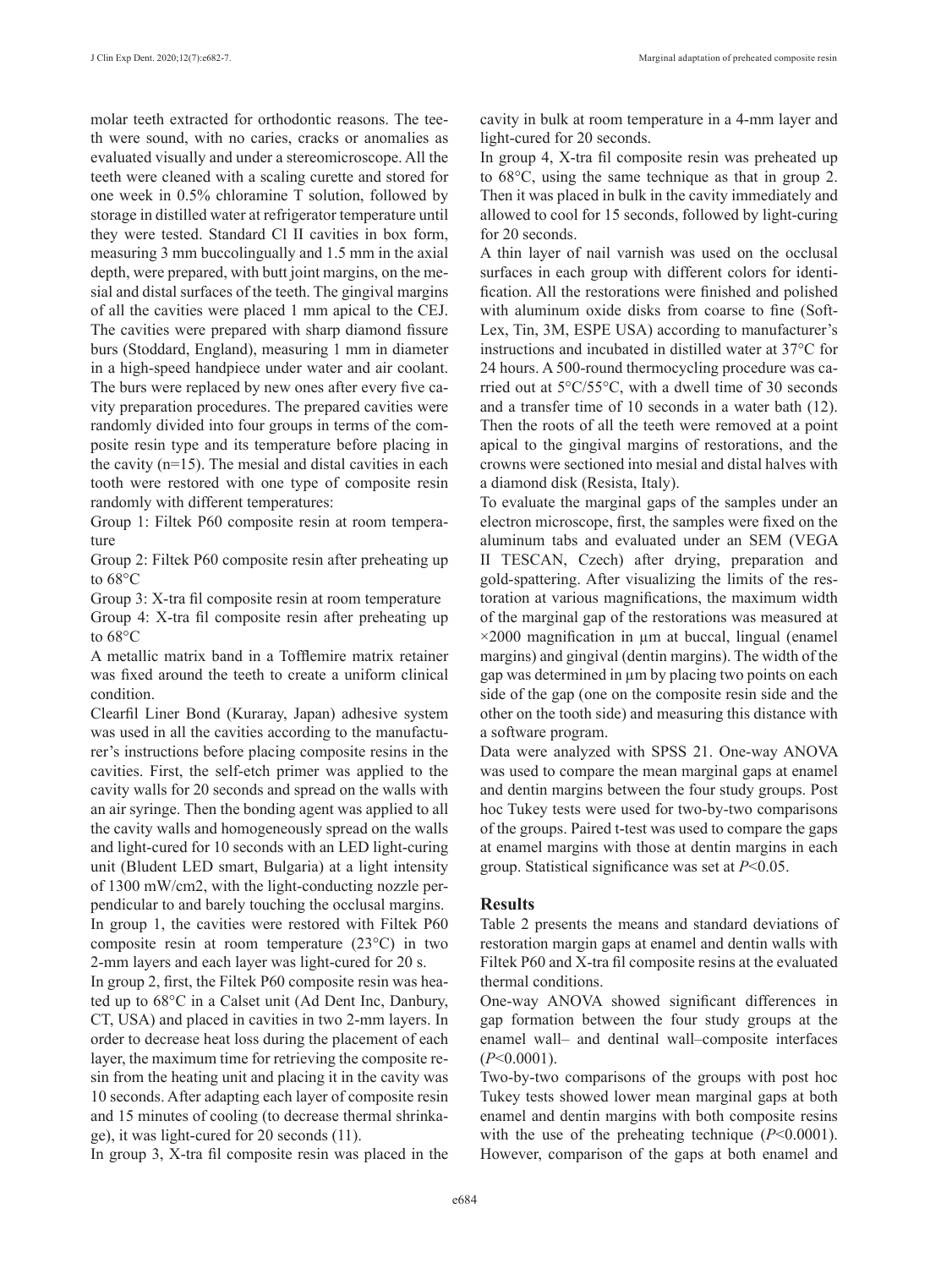| Composite resin type (temperature) | <b>Margin</b> location |                   |
|------------------------------------|------------------------|-------------------|
|                                    | Enamel                 | Dentin            |
| Filtek P60 (room temperature)      | $2.69(1.37)^{A}$       | $10.68(2.28)^{c}$ |
| Filtek P60 (preheated)             | $0.70(0.92)^{B}$       | $5.47(2.15)^{D}$  |
| X-tra fil (room temperature)       | $2.48(1.52)^{A}$       | $11.39(2.26)^c$   |
| X-tra fil (preheated)              | $0.80(0.71)^{B}$       | $5.16(2.98)^{D}$  |

Table 2: The means (standard deviations) of marginal gap measurements in study groups in  $\mu$ m.

The differences between dissimilar letters are significant  $(p<0.05)$ .

dentin margins between the two composite resin types did not reveal any significant differences in room temperature and preheating conditions at enamel (*P*=0.96, *P*=0.99 respectively) and dentin margins (*P*=0.85, *P*=0.98 respectively).

Based on the results of paired t-test, in all the study groups, the mean marginal gaps at the enamel walls of the restoration were significantly less than those at the dentin walls (*P*<0.0001), (Fig. 1).

### **Discussion**

The present study investigated the effect of preheating two types of packable composite resins (Filtek P60 and X-tra fil) on the marginal adaptation on the enamel and



**Fig. 1**: Evaluation of gap formation under a scanning electron microscope at  $\times 2000$ : group 1 (a,b), group 2 (c,d), group 3 (e,f) and group 4 (g,h) at enamel/ dentin-composite interface. C: composite resin; E: enamel; D: dentin.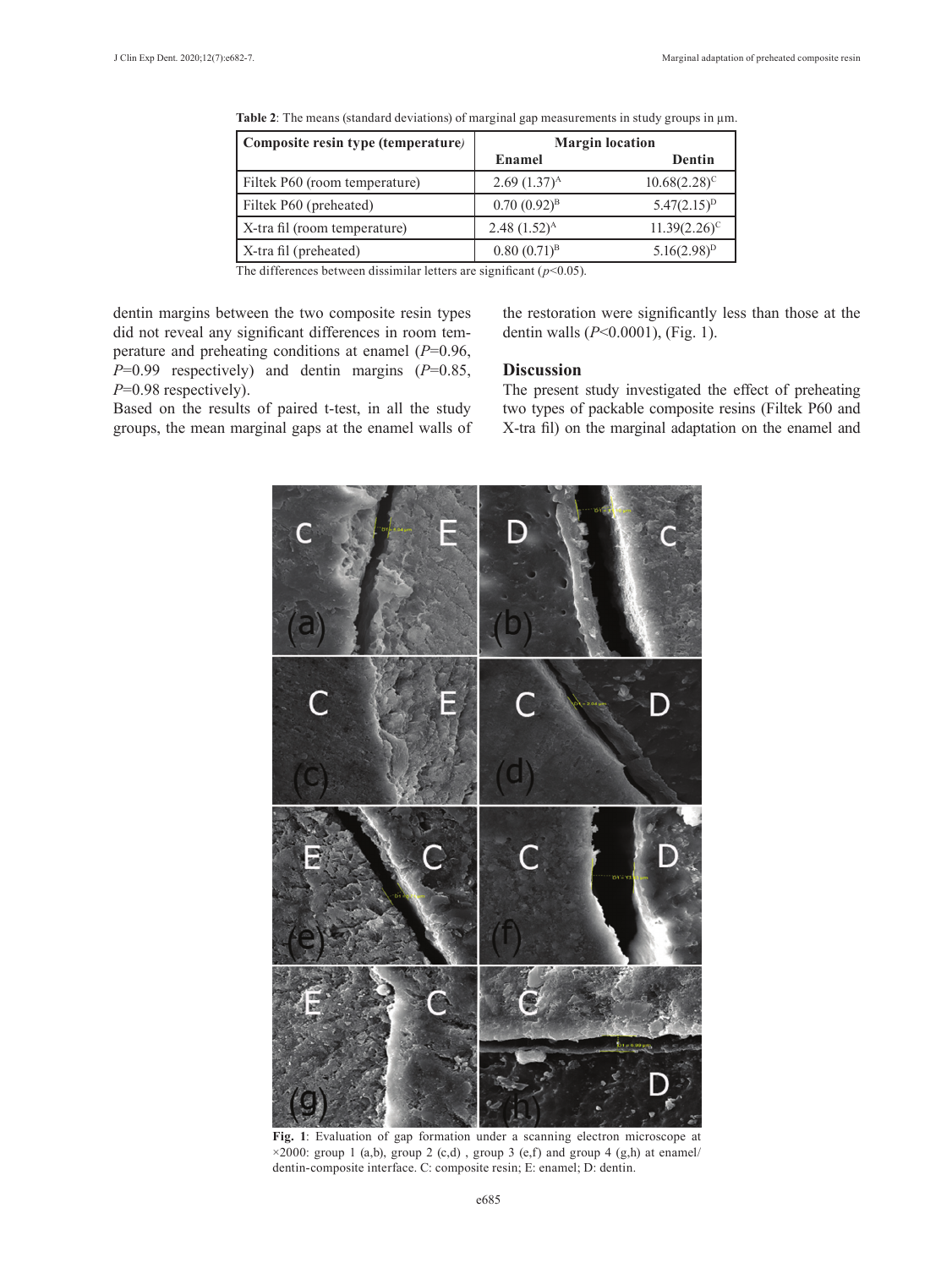dentin walls of Cl II restorations. Based on the results, the mean marginal gaps on the enamel and dentin walls with the use of both types of composite resin after preheating up to 68°C were significantly lower compared to cavities restored with composite resin at room temperature. In this context, Fores-Salgado et al (13) and Elsayad (14) reported better adaptation and lower marginal gaps with preheating of composite resins. In a study by Alizade Oskoee et al, the formation of gaps at the gingival margins of Cl V cavities decreased with the preheating technique (15). Since composite resin is a viscoelastic material, an increase in temperature decreases its viscosity and increases its liquidity (16), which is due to the thermal vibration of the resin monomers and an increase in their separation. Under these conditions, if the film thickness of the resin decreases and if it is placed in the cavity rapidly, it is easily adapted with the cavity walls (17). Therefore, a decrease in the marginal gaps after preheating the composite resin can be justified. However, an increase in the temperature and the motility of the radicals and monomers might affect the degree of conversion of the composite resin (18). An increase in the conversion rate increases the polymerization shrinkage and shrinkage stresses (19). Based on these reasons, Lohbaur et al reported the detrimental effects of preheating on the margins of composite resin restorations (20). In fact, polymerization shrinkage in association with thermal contraction affected the marginal seal through the creation of stresses at preheated composite resin–tooth interface. Elhejazi et al suggested a delay of 15 seconds after carrying the preheated composite resin into the cavity and before curing it to solve such a problem (11). A delay in curing the preheated composite resin decreases the temperature so that the conversion rate does not increase; however, the temperature is it still adequately high to allow proper wetting of the cavity walls (17). Under the clinical conditions similar to that in the present study, when the composite resin is heated after its rapid transfer to the cavity, there is an interval between shaping and curing. In addition, some studies have reported no differences in the marginal adaptation of composite resin restorations with the preheating technique (21,22). Differences in the behavior of materials in response to heat and differences in their initial viscosity might explain the disparities in the results of studies. Blalock et al (6) showed no relationship between the flow and composite resin type, filler content and the shape of the particles.

Another finding of the present study was a lack of difference in the efficacy of these two microhybrid composite resins (Filtek P60 and X-tra fil) and the formation of gaps at enamel and dentin margins. The structure of composite resin and the mechanism of its placement in the cavity are two factors that affect the marginal adaptation of restorations. Contrary to conventional composite resins (Filtek P60) which require incremental placement in the cavity to ensure proper penetration of light and adequate polymerization (23), bulk-fill composite resins (X-tra fil) can be placed in 4–5-mm thicknesses. In these composite resins, use of polymerization modulators technology has resulted in higher flexibility during polymerization and deeper penetration in the layers placed in bulk in the cavity (9).

Consistent with our results, in a study by Behery et al (24), gingival margin microleakage of Cl II cavities restored with bulk-fill composite resins (Tetric Evoceram bulk fill, X-tra fil, QuiXX) was not different from that of conventional composite resins (TPH Spectra HV). The disparities between the results of different studies might be attributed to the higher flexibility of bulk-fill composite resins, which affects decreases in shrinkage stresses of the composite resins placed in bulk.

Another finding of the present study was the lower marginal gaps at enamel margins compared to dentin margins in all the study groups, consistent with the majority of previous studies (25,26). The homogeneous structure of the enamel results in a more reliable bonding with it, while it is more difficult to achieve a proper bond with dentin, which might be attributed to its lack of homogeneity, the flow of tubular fluids to the cavity surface and its lower mineral content compared to enamel (27). When the stresses resulting from polymerization shrinkage are higher than the initial bond strength of composite resin to dentin, gaps are formed at composite resin–dentin interface (28).

In general, it might be claimed that a decrease in viscosity and an increase in the wetting property of composite resins due to heat might decrease gap formation in composite resin restorations. In addition, use of bulk-fill composite resins (X-tra fil) in posterior teeth, with advantages such as shorter placement time in bulk and performance similar to that of conventional composite resins (Filtek P60), might be useful if complete polymerization is carried out. However, further studies with conditions more similar to clinical situations with the use of different composite resins are necessary.

#### **Conclusions**

Under the limitations of the present study, it can be concluded that:

1. The gaps at enamel and dentin margins of Cl II cavities decreased when both Filtek P60 and X-tra fil composite resins were applied after preheating.

2. Both composite resins evaluated exhibited similar effects on marginal gap formation.

3. There were less marginal gaps on enamel walls compared to that on dentin walls.

#### **References**

1. Gordan VV, Shen C, Riley J 3rd, Mjör IA. Two-year clinical evaluation of repair versus replacement of composite restoration. J Esthet Restor Dent. 2006;18:144-53.